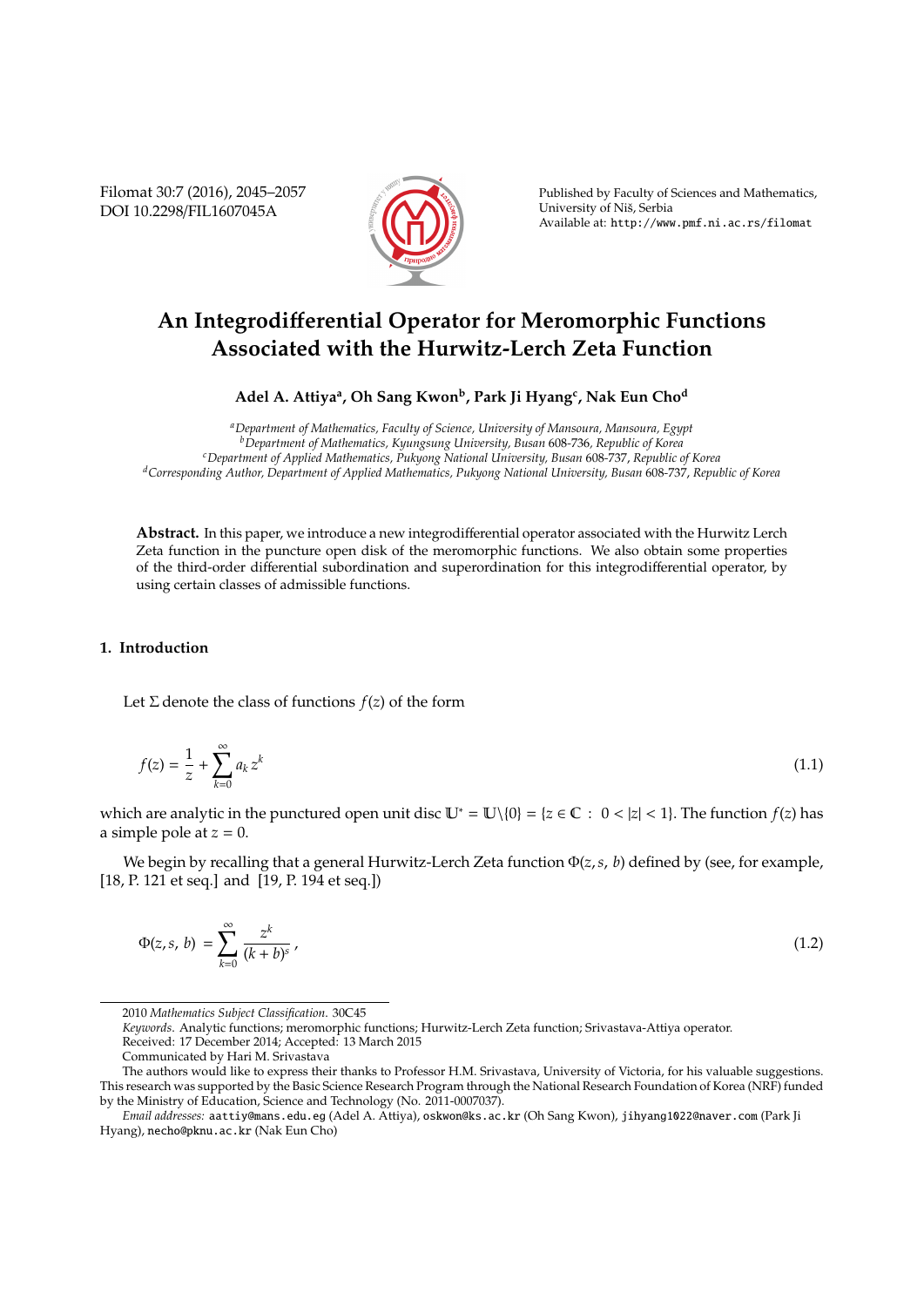$(b \in \mathbb{C} \setminus \mathbb{Z}_0^ \mathbb{Z}_0^-$ ,  $\mathbb{Z}_0^-$  =  $\mathbb{Z}^-$  ∪ {0} = {0, -1, -2, ... }, *s* ∈ **C** when  $z$  ∈ **U**, Re(*s*) > 1 when  $|z|$  = 1).

Several properties of Φ(*z*,*s*, *b*) can be found in many papers, for example Attiya and Hakami [3], Choi *et al.* [8], Cho *et al.* [7], Ferreira and López [9], Gupta *et al.* [10] and Luo and Srivastava [14]. See, also Kutbi and Attiya( [11], [12]), Srivastava and Attiya [17], Srivastava and Gaboury [20], Srivastava *et al.* [21] and Owa and Attiya [16].

Analogous to the operator defined by Srivastava and Attiya [17], we define the following operator associated with the Hurwitz-Lerch Zeta function, as follows:

$$
J_{s,b}^* : \Sigma \longrightarrow \Sigma
$$

the operator defined by:

$$
J_{s,b}^* f(z) = G(s,b;z) * f(z)
$$
\n(1.3)

where the function  $G(s, b; z)$  defined by

$$
G(s, b; z) = \frac{b^{s} \Phi(z, s, b)}{z}
$$
  
( $z \in \mathbb{U}^{*}$ ;  $b \in \mathbb{C} \setminus \mathbb{Z}_{0}^{-}$ ;  $s \in \mathbb{C}$ ) (1.4)

and ∗ denotes the Hadamard product (or Convolution). Then we can see that

$$
J_{s,b}^* f(z) = \frac{1}{z} + \sum_{k=0}^{\infty} \left( \frac{b}{k+b+1} \right)^s a_k z^k
$$

 $\left(z \in \mathbb{U}^*\right; f(z) \in \Sigma; b \in \mathbb{C} \backslash \mathbb{Z}_0^ \bar{s}$ ;  $s \in \mathbb{C}$ .

**Remark 1.** *We note that:*

1. 
$$
J_{0,b}^{*}f(z) = f(z),
$$
  
\n2. 
$$
J_{1,\frac{1}{\alpha}-2}^{*}f(z) = \frac{1-2\alpha}{\alpha z^{\frac{1}{\alpha}-1}} \int_{0}^{z} t^{\frac{1}{\alpha}-2} f(t) dt \quad (0 < \alpha < \frac{1}{2}),
$$
  
\n3. 
$$
J_{1,b}^{*}f(z) = \frac{b}{z^{b+1}} \int_{0}^{z} t^{b} f(t) dt,
$$
  
\n4. 
$$
J_{\alpha,\beta}^{*}f(z) = \frac{\beta^{\alpha}}{\Gamma(\alpha)z^{\beta+1}} \int_{0}^{z} t^{\beta} (\log \frac{z}{t})^{\alpha-1} f(t) dt \quad (\alpha > 0; \beta > 0),
$$
  
\n5. 
$$
J_{s,1}^{*}f(z) = \frac{1}{z} + \sum_{k=0}^{\infty} \frac{1}{(k+2)^{\alpha}} a_{k} z^{k},
$$
  
\n6. 
$$
J_{-1,1}^{*}f(z) = -z f^{'}(z),
$$
  
\n7. 
$$
J_{-1,-2}^{*}f(z) = \frac{f(z) - z f^{'}(z)}{2},
$$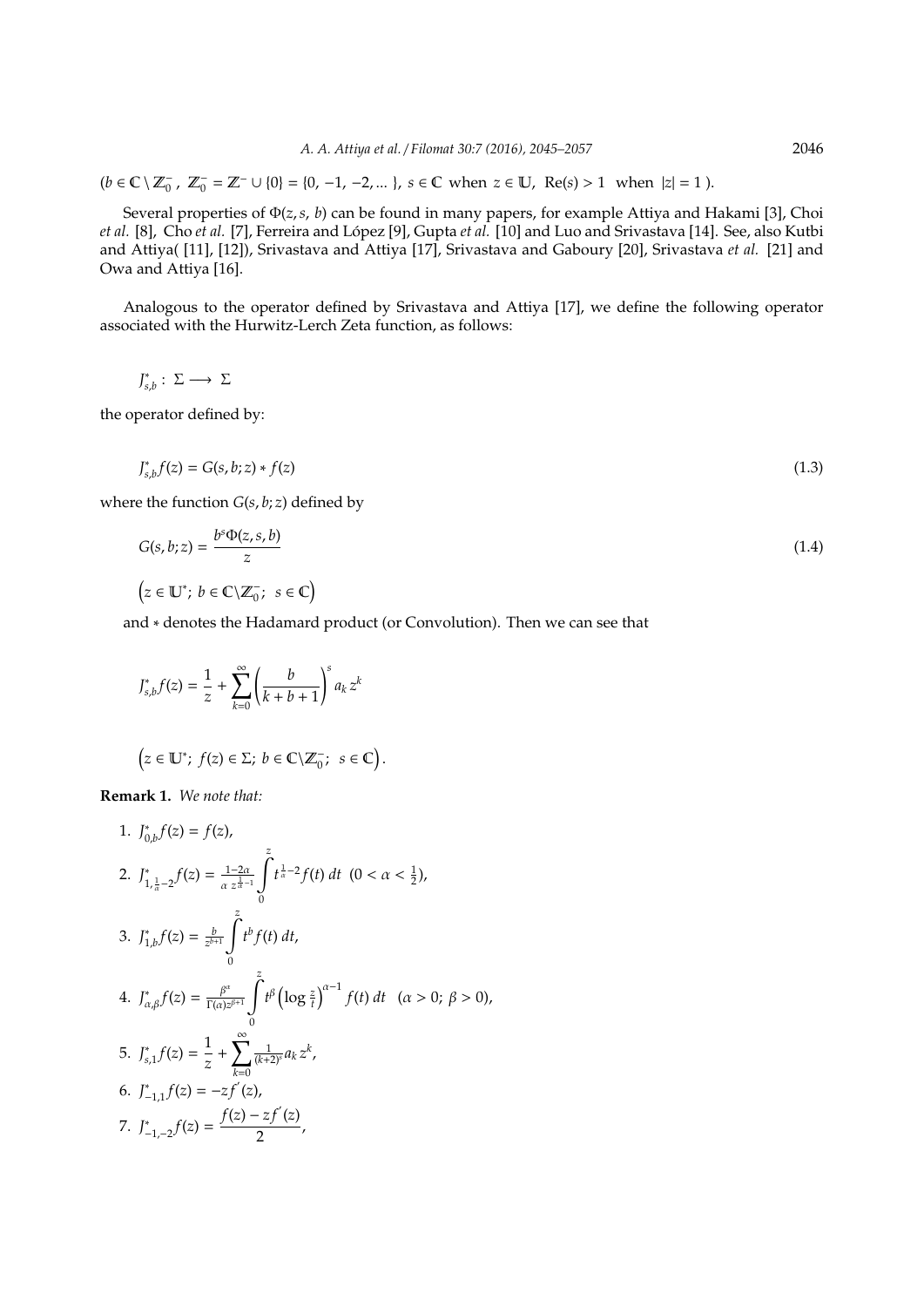8. 
$$
J_{-n,-1}^* f(z) = \frac{1}{z} + \sum_{k=0}^{\infty} (-k)^n a_k z^k \ (n \in \mathbb{N}),
$$
  
9. 
$$
J_{-n,1}^* f(z) = \frac{1}{z} + \sum_{k=0}^{\infty} (k+2)^n a_k z^k \ (n \in \mathbb{N}),
$$

where *J* ∗ <sup>\*</sup><sub>1, $\frac{1}{a}-2$ </sub> the operator introduced by Cho *et al.* [6], *J*<sub>\*</sub><sub>*a*</sub> the operator introduced by Lashin [13], *J*<sup>\*</sup><sub>*s*</sub> the operator introduced by Alhindi and Darus [1], *J*<sub>1,−*n*</sub> the operator defined by Uralegaddi and Somanatha *s*,1 [23] and *J* ∗  $_{1,b}^{\ast}$  is the operator analogous to the generalized Bernardi operator (for Bernardi operator see [5]), when  $\text{Re}(b) > 0$ , the operator  $J_1^*$  $_{1,b}^{\ast}$  introduced by Bajpai [4].

We denote by  $H[a, n]$ , the class of analytic functions in  $\mathbb U$  in the form

$$
f(z) = a + \sum_{k=n}^{\infty} a_k z^k \ \ (a \in \mathbb{C}; \ n \in \mathbb{N} = \{1, 2, \cdots\})
$$

and  $H = H[1, 1]$ .

In our investigation we need the following definitions and theorem:

**Definition 1.1.** *Let f*(*z*) *and F*(*z*) *be analytic functions. The function f*(*z*) *is said to be subordinate to F*(*z*)*, written*  $f(z) \prec F(z)$ , *if there exists a function w*(*z*) *analytic in* U *with w*(0) = 0 *and*  $|w(z)| \prec 1$ , *and such that*  $f(z)$  = *F*(*w*(*z*)). *If F*(*z*) *is univalent, then*  $f(z) < F(z)$  *if and only if*  $f(0) = F(0)$  *and*  $f(\mathbb{U}) \subset F(\mathbb{U})$ .

−

**Definition 1.2.** *[2, P. 441] Let* D *be the set of analytic functions q*(*z*) *and univalent on* U\*E*(*q*)*, where*

$$
E(q) = \left\{ \zeta \in \partial \mathbb{U} : \lim_{z \to \zeta} q(z) = \infty \right\},\
$$

*is such that*  $\min |q'(\zeta)| = \rho > 0$  *for*  $\zeta \in \partial \mathbb{U} \setminus E(q)$ *. Further, let*  $\mathbb{D}(a) = \{q(z) \in \mathbb{D} : q(0) = a\}$  and  $\mathbb{D}_1 = \mathbb{D}(1)$ *.* 

**Definition 1.3.** [2, P. 440] Let  $\Psi : \mathbb{C}^4 \times \mathbb{U} \to \mathbb{C}$  and h(z) be univalent in  $\mathbb{U}$ . If  $p(z)$  is analytic in  $\mathbb{U}$  and satisfies *the third-order di*ff*erential subordination:*

$$
\psi(p(z), z p'(z), z^2 p''(z), z^3 p'''(z); z) < h(z),\tag{1.5}
$$

*then p*(*z*) *is called a solution of the di*ff*erential subordination. A univalent function q*(*z*) *is called a dominant of the solutions of the differential subordination or more simply a dominant if*  $p(z) \prec q(z)$  *for all*  $p(z)$  *satisfying(1.5). A dominant*  $\tilde{q}(z)$  *that satisfies*  $\tilde{q}(z) < q(z)$  *for all dominants of (1.5) is called the best dominant of (1.5).* 

**Definition 1.4.** [2, P. 440] Let Ω be a set in **C**,  $q ∈ D$  and  $n ∈ N\{1\}$ . The class of admissible functions  $\Psi_n[Ω, q]$  $\textit{consists of those functions } \psi: \mathbb{C}^4 \times \mathbb{U} \ \to \ \mathbb{C}$  that satisfy the admissibility condition :

$$
\psi(r,s,t,u;z)\notin\Omega
$$

*whenever*

$$
r = q(\zeta), s = k\zeta q'(\zeta),
$$
  
\n
$$
\text{Re}\left(\frac{t}{s} + 1\right) \ge k \text{Re}\left(\frac{\zeta q''(\zeta)}{q'(\zeta)} + 1\right)
$$

!

*and*

$$
\operatorname{Re}\left(\frac{u}{s}\right) \geq k^2 \operatorname{Re}\left(\frac{\zeta^2 q'''(\zeta)}{q'(\zeta)}\right),\,
$$

*where*  $z \in U$ ;  $\zeta \in \partial U \setminus E(q)$  *and*  $k \geq n$ .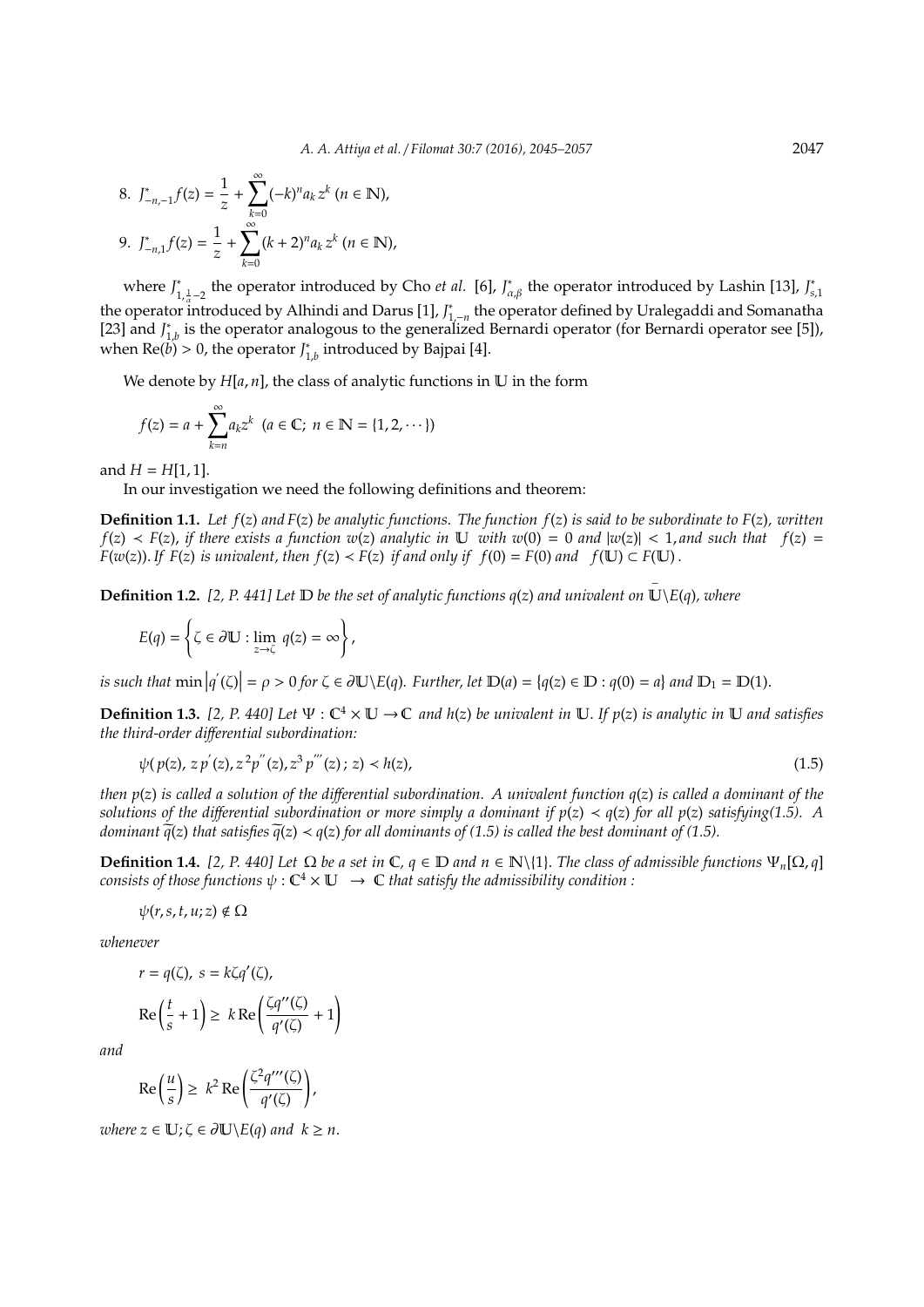Analogous to the second order differential superordinations introduced by Miller and Mocanu [15], Tang *et al.* [22] defined the differential superordinations as follows:

**Definition 1.5.** [22, P. 3] Let  $\psi$  :  $\mathbb{C}^4 \times \mathbb{U} \to \mathbb{C}$  and the function h(z) be analytic in  $\mathbb{U}$ . If the functions p(z) and

$$
\psi(p(z), z\, p^{'}(z), z^2 p^{''}(z), z^3\, p^{'''}(z))
$$

0

*are univalent in* U *and satisfy the following third-order di*ff*erential superordination:*

$$
h(z) \prec \psi(p(z), z p'(z), z^2 p''(z), z^3 p'''(z)), \tag{1.6}
$$

*then p*(*z*) *is called a solution of the di*ff*erential superordination. An analytic function q*(*z*) *is called a subordinant of the solutions of the di*ff*erential superordination or more simply a subordinant if q*(*z*) ≺ *p*(*z*) *for p*(*z*) *satisfying (1.6). A univalent subordinant*  $\tilde{q}(z)$  *that satisfies*  $\tilde{q}(z) < q(z)$  *for all supordinants q(z) of (1.6) is said to be the best superordinant.*

**Definition 1.6.** [22, P. 4] Let  $\Omega$  be a set in  $\mathbb{C}$ ,  $q \in H[a, n]$  and  $q'(z) \neq 0$ . The class of admissible functions  $\Psi_n'[\Omega, q]$ consists of those functions  $\psi:\mathbb C^4\times\overline{\mathbb U} \ \to\ \mathbb C$  that satisfy the following admissibility condition :

 $\psi(r,s,t,u;\zeta) \in \Omega$ ,

*whenever*

$$
r = q(z), \quad s = \frac{zq'(z)}{m},
$$

$$
\text{Re}\left(\frac{t}{s} + 1\right) \le \frac{1}{m} \text{Re}\left(\frac{zq''(z)}{q'(z)} + 1\right)
$$

*and*

$$
\operatorname{Re}\left(\frac{u}{s}\right) \le \frac{1}{m^2} \operatorname{Re}\left(\frac{z^2 q'''(z)}{q'(z)}\right),
$$

*where*  $z \in U$ ,  $\zeta \in \partial U$  *and*  $m \ge n \ge 2$ .

Also, we need the following theorems in our investigations:

!

**Theorem 1.1.** [2, p. 449] Let  $p(z)$  ∈ H[a, n] with  $n ∈ \mathbb{N}{1}$ . Also, let  $q(z) ∈ \mathbb{D}(a)$  and satisfy the following *conditions:*

$$
\operatorname{Re}\left(\frac{\zeta q''(\zeta)}{q'(\zeta)}\right) > 0, \quad \left|\frac{zp'(z)}{q'(\zeta)}\right| \le k,
$$

*where*  $z \in \mathbb{U}$ ;  $\zeta \in \partial \mathbb{U} \setminus E(q)$  *and*  $k \geq n$ . If  $\Omega$  *is a set in*  $\mathbb{C}$ ,  $\psi \in \Psi_n[\Omega, q]$  *and* 

 $\psi(p(z), z p'(z), z^2 p''(z), z^3 p'''(z); z) \in \Omega,$ 

*then*

 $p(z) \prec q(z)$ .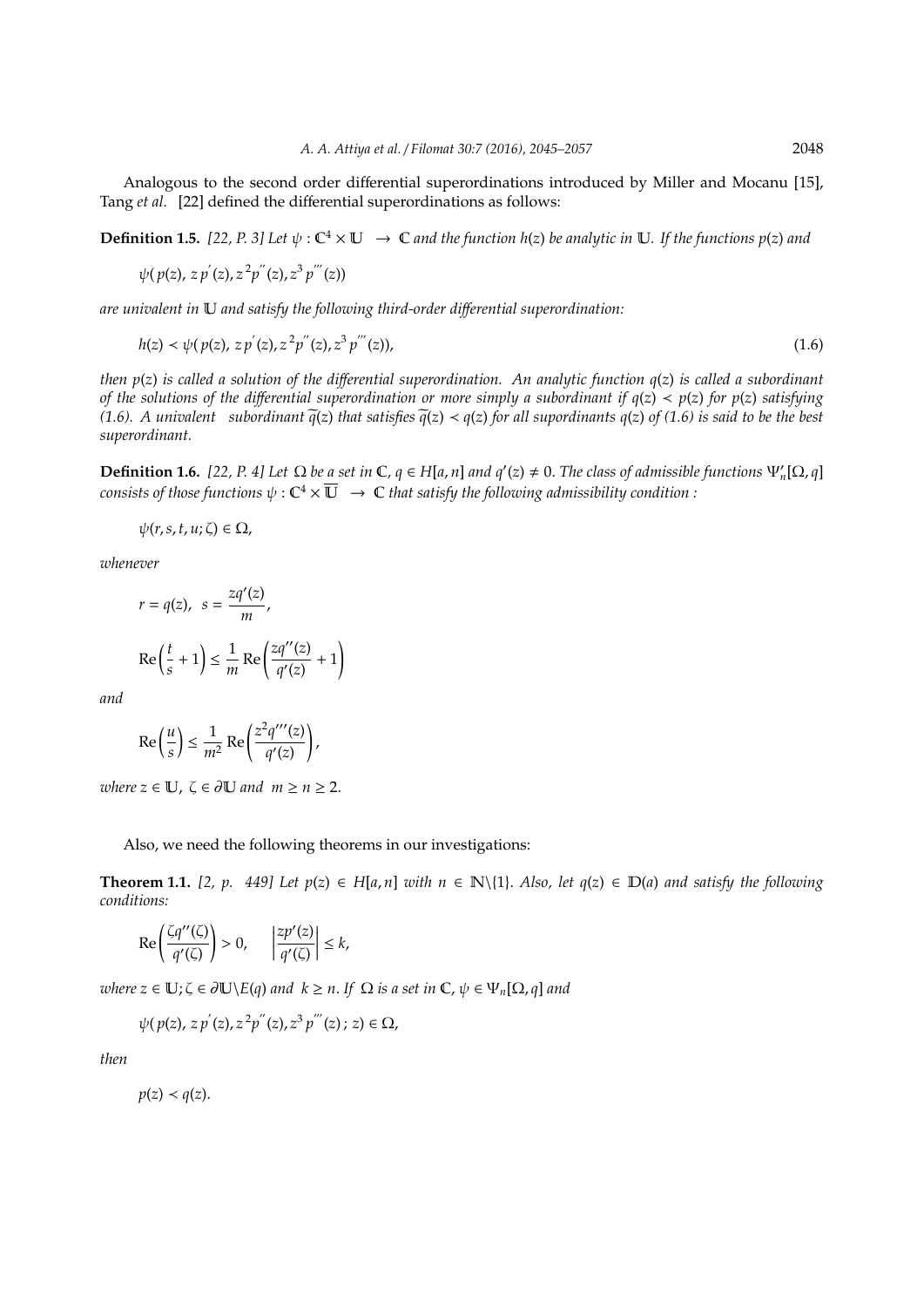**Theorem 1.2.** [22, p. 4] Let  $q(z) ∈ H[a, n]$  and  $ψ ∈ Ψ'_n[Ω, q].$  If

$$
\psi(p(z), z p^{'}(z), z^{2} p^{''}(z), z^{3} p^{'''}(z); z)
$$

*is univalent in*  $\mathbb U$  *and*  $p(z) \in \mathbb D(a)$  *satisfy the following conditions:* 

$$
\operatorname{Re}\left(\frac{zq''(z)}{q'(z)}\right) \ge 0, \quad \left|\frac{\zeta p'(\zeta)}{q'(z)}\right| \le m,
$$

 $(z \in \mathbb{U}; \zeta \in \partial \mathbb{U}; m \ge n \ge 2)$ 

*and*

$$
\Omega \subset \left\{ \psi(p(z), z p^{'}(z), z^2 p^{''}(z), z^3 p^{'''}(z); z) : z \in \mathbb{U} \right\},\
$$

*implies that*

 $q(z) \prec p(z)$ .

In this paper, by using the third-order differential subordination and superordination results by Antonino and Miller [2] and Tang *et al.* [22], we define certain classes of admissible functions and investigate some subordination and superordination properties of meromorphic functions associated with the integrodifferential operator *J* ∗ *s*,*b* defined by (1.3). Furthermore, new differential sandwich-type theorems are obtained.

#### **2. Third Order Di**ff**erential Subordination with** *J* ∗ *s*,*b*

**Definition 2.1.** *Let*  $\Omega$  *be a set in*  $\mathbb{C}$  *and*  $q(z) \in \mathbb{D}$ . *The class of admissible functions*  $\Phi_{\Gamma}[\Omega, q]$  *consists of those* functions  $\phi : \mathbb C^4 \times \mathbb U \to \mathbb C$  that satisfy the admissibility condition:

$$
\phi(a_1,a_2,a_3,a_4;z) \notin \Omega,
$$

*whenever*

$$
a_1 = q(\varsigma), \ a_2 = \frac{k \zeta q'(\zeta) + b q(\zeta)}{b},
$$
  
\n
$$
\operatorname{Re}\left(\frac{b(a_3 - a_1)}{(a_2 - a_1)} - 2b\right) \ge k \operatorname{Re}\left(\frac{\zeta q''(\zeta)}{q'(\zeta)} + 1\right),
$$
  
\n
$$
\operatorname{Re}\left(\frac{b^2(a_4 - a_1) - 3b(b + 1)(a_3 - a_1)}{(a_2 - a_1)} + 3b^2 + 6b + 2\right) \ge k^2 \operatorname{Re}\left(\frac{\zeta^2 q'''(\zeta)}{q'(\zeta)}\right),
$$
  
\n
$$
2z \in \mathbb{U}, b \in \mathbb{C} \setminus \mathbb{Z}_p, s \in \mathbb{C}, \zeta \in \partial \mathbb{U} \setminus E(a) \text{ and } k \in \mathbb{N} \setminus \{1\}.
$$

*zvhere*  $\overline{C}_0$ ,  $s \in \mathbb{C}$ ,  $\zeta \in \partial \mathbb{U} \backslash E(q)$  and  $k \in \mathbb{N} \backslash \{1\}.$ 

**Theorem 2.1.** *Let*  $\phi \in \Phi_{\Gamma}[\Omega, q]$ *. If*  $f(z) \in \Sigma$  *and*  $q(z) \in \mathbb{D}_1$  *satisfy the following conditions:* 

$$
\operatorname{Re}\left(\frac{\zeta q''(\zeta)}{q'(\zeta)}\right) \ge 0, \qquad \left|\frac{z\left(\int_{s-1,b}^* f(z) - \int_{s,b}^* f(z)\right)}{q'(\zeta)}\right| \le \frac{k}{|b|} \tag{2.1}
$$

*and*

$$
\left\{\phi(z)_{s,b}^*f(z), z\right\}_{s-1,b}^*(z), z\right\}_{s-2,b}^*(z), z\right\}_{s-3,b}^*(z); z) : z \in \mathbb{U}\left\{\subset \Omega,\tag{2.2}\right\}
$$

*then*

$$
zJ_{s,b}^*f(z) < q(z). \tag{2.3}
$$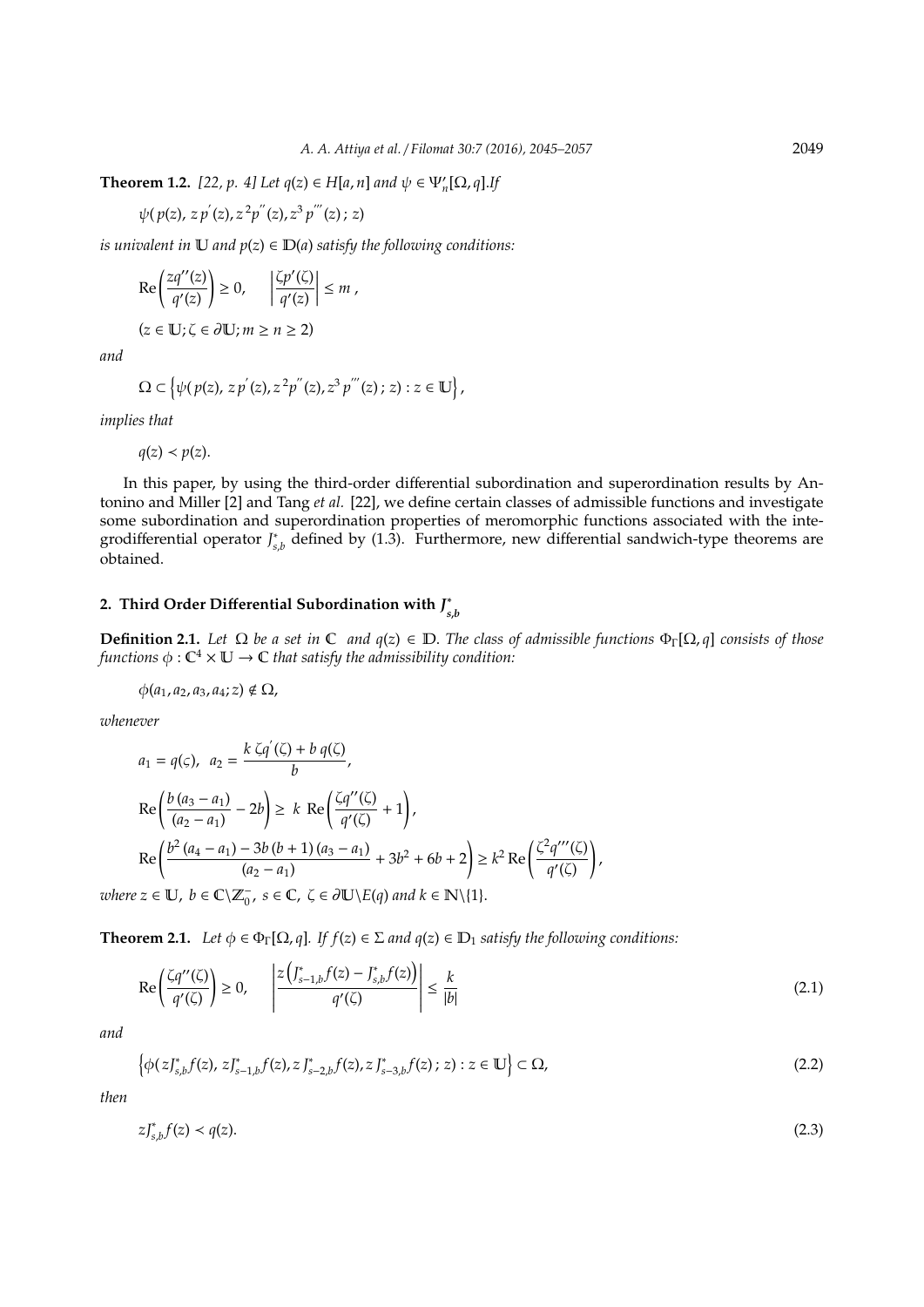*Proof.* Let us define the analytic function  $p(z)$  as:

$$
p(z) = z J_{s,b}^*(z) \quad (z \in \mathbb{U}). \tag{2.4}
$$

Using the definition of *J* ∗  $\int_{s,b}^{*} f(z)$ , we can prove that

$$
z\left(J_{s,b}^* f(z)\right)' = bJ_{s-1,b}^* f(z) - (b+1)J_{s,b}^* f(z), \tag{2.5}
$$

then we get

$$
zJ_{s-1,b}^*(z) = \frac{zp'(z) + bp(z)}{b},\tag{2.6}
$$

which implies

$$
zJ_{s-2,b}^{*}f(z) = \frac{z^{2}p''(z) + (2b+1)zp'(z) + b^{2}p(z)}{b^{2}}.
$$
\n(2.7)

Also, we can see that

$$
zJ_{s-3,b}^{*}f(z) = \frac{z^{3}p'''(z) + 3(b+1)z^{2}p''(z) + (3b^{2} + 3b + 1)zp'(z) + b^{3}p(z)}{b^{3}}.
$$
\n(2.8)

Let us define the parameters  $a_1$ ,  $a_2$ ,  $a_3$  and  $a_4$  as:

$$
a_1 = r, \ a_2 = \frac{s + br}{b}, \ a_3 = \frac{t + (1 + 2b)s + b^2r}{b^2}
$$

and

$$
a_4 = \frac{u + 3(b + 1)t + (3b^2 + 3b + 1)s + b^3r}{b^3}.
$$

Now, we define the transformation

$$
\psi : \mathbb{C}^4 \times \mathbb{U} \to \mathbb{C}
$$
  

$$
\psi(r, s, t, u; z) = \phi(a_1, a_2, a_3, a_4; z).
$$
 (2.9)

By using the relations from (2.4) to (2.8), we have

$$
\psi(p(z), z p'(z), z^2 p''(z), z^3 p'''(z); z)
$$
\n
$$
= \phi\left(z J_{s,b}^* f(z), z J_{s-1,b}^* f(z), z J_{s-2,b}^* f(z); z J_{s-3,b}^* f(z); z\right).
$$
\n(2.10)

Therefore, we can rewrite (2.2) as

$$
\psi(p(z), z\, p'(z), z^2 p''(z), z^3 p'''(z)\, ;\, z) \in \Omega.
$$

Then the proof is completed by showing that the admissibility condition for  $\phi \in \Phi_{\Gamma}[\Omega, q]$  is equivalent to the admissibility condition for  $\psi$  as given in Definition (1.3), since

$$
\frac{t}{s} + 1 = \frac{b(a_3 - a_1)}{a_2 - a_1} - 2b \tag{2.11}
$$

and

$$
\frac{u}{s}=\frac{b^2\left(a_4-a_1\right)-3b\left(b+1\right)\left(a_3-a_1\right)}{\left(a_2-a_1\right)}+3b^2+6b+2\;.
$$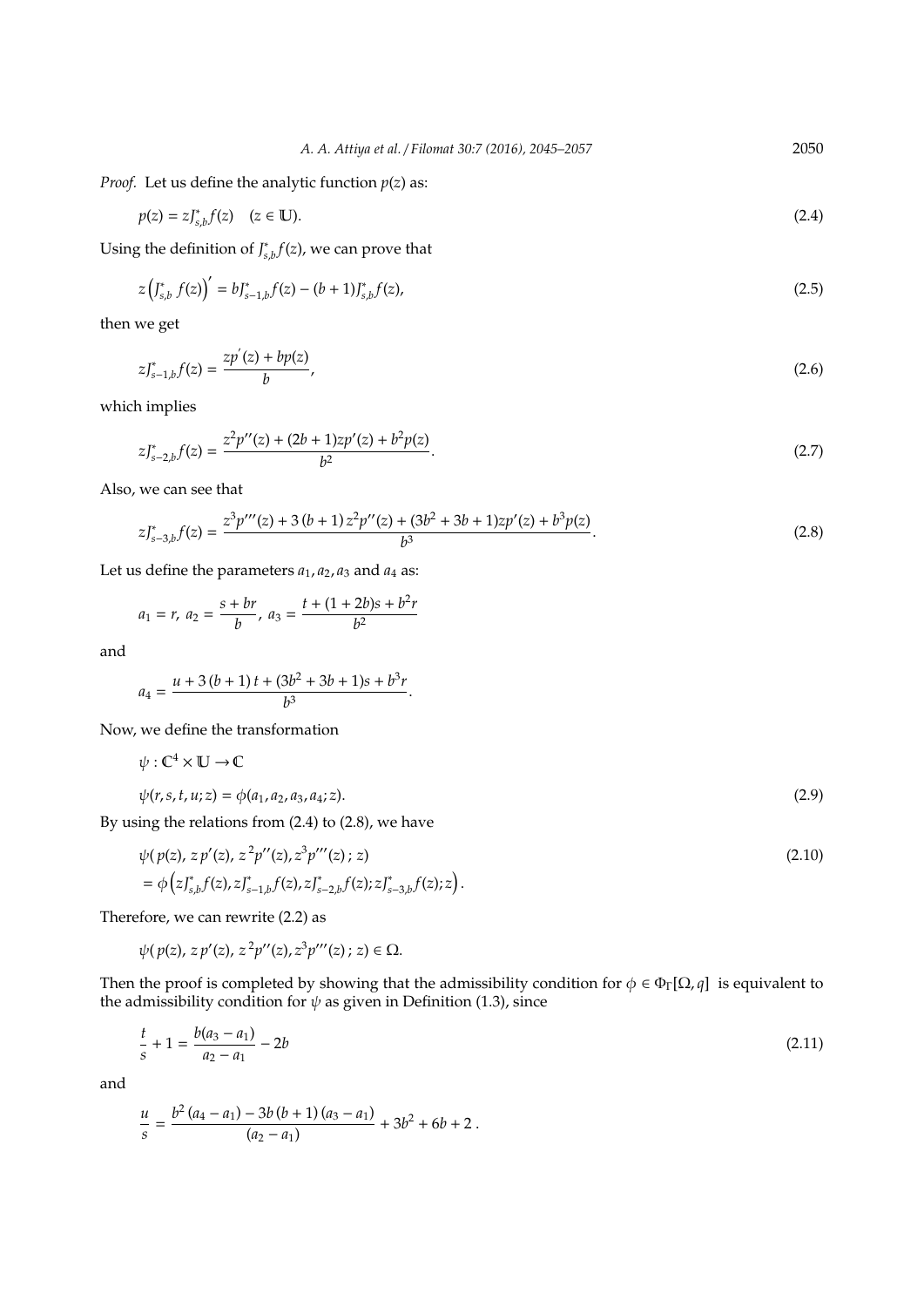We also note that

$$
\left|\frac{zp'(z)}{q'(\zeta)}\right| = \left|\frac{bz\left(\int_{s-1,b}^* f(z) - \int_{s,b}^* f(z)\right)}{q'(\zeta)}\right|
$$
  
\$\leq k\$.

Therefore,  $\psi \in \Psi_2[\Omega, q]$  and hence by Theorem 1.1,  $p(z) \prec q(z)$ .  $\Box$ 

If  $\Omega \neq \mathbb{C}$  is a simply connected domain, then  $\Omega = h(\mathbb{U})$  for some conformal mapping  $h(z)$  of  $\mathbb{U}$  onto Ω. In this case the class ΦΓ[*h*(U), *q*] is written as ΦΓ[*h*, *q*].

The following theorem is a directly consequence of Theorem 2.1 .

 $\overline{\phantom{a}}$ I I I I I  $\overline{a}$ 

**Theorem 2.2.** *Let*  $\phi \in \Phi_{\Gamma}[h, q]$ *. If*  $f(z) \in \Sigma$  *and*  $q(z) \in \mathbb{D}_1$  *satisfy the following conditions:* 

$$
\operatorname{Re}\left(\frac{\zeta q''(\zeta)}{q'(\zeta)}\right) \ge 0, \qquad \left|\frac{z\left(\int_{s-1,b}^* f(z) - \int_{s,b}^* f(z)\right)}{q'(\zeta)}\right| \le \frac{k}{|b|} \tag{2.12}
$$

*and*

$$
\phi(z)_{s,b}^* f(z), z \, J_{s-1,b}^* f(z), z \, J_{s-2,b}^* f(z), z \, J_{s-3,b}^* f(z); \, z) < h(z), \tag{2.13}
$$

*then*

 $zJ_{s,b}^*f(z) \prec q(z).$ 

The next corollary is an extension of Theorem 2.1 to the case where the behavior of *q*(*z*) on ∂U is not known.

**Corollary 2.1.** Let  $\Omega \subset \mathbb{C}$  *and let*  $q(z)$  *be univalent in*  $\mathbb{U}$ ,  $q(0) = 1$ . Let  $\phi \in \Phi_{\Gamma}[\Omega, q_o]$  for some  $\rho \in (0, 1)$  where  $q_{\rho}(z) = q(\rho z)$ . *If*  $f(z) \in \Sigma$  *satisfies* 

$$
\operatorname{Re}\left(\frac{\zeta q_{\rho}^{\prime\prime}(\zeta)}{q_{\rho}^{\prime}(\zeta)}\right) \ge 0, \qquad \left|\frac{z\left(\int_{s-1,b}^{*}f(z)-\int_{s,b}^{*}f(z)\right)}{q_{\rho}^{\prime}(\zeta)}\right| \le \frac{k}{|b|} \tag{2.14}
$$

*and*

$$
\phi(zJ_{s,b}^*f(z), zJ_{s-1,b}^*f(z), zJ_{s-2,b}^*f(z), zJ_{s-3,b}^*(z); z) \in \Omega,
$$
\n(2.15)

*then*

 $zJ_{s,b}^*f(z) \prec q(z)$ ,

*where*  $z \in U$  *and*  $\zeta \in \partial U \setminus E(q_\rho)$ .

*Proof.* By using Theorem 2.1, we have *J*<sup>\*</sup><sub>s</sub> *s*<sub>*s*</sub>*b* $f(z) < q_{\rho}(z)$ . Then we obtain the result from  $q_{\rho}(z) < q(z)$ .

**Corollary 2.2.** Let  $\Omega \subset \mathbb{C}$  and let  $q(z)$  be univalent in  $\mathbb{U}$ ,  $q(0) = 1$ . Let  $\phi \in \Phi_{\Gamma}[h, q_{\rho}]$  for some  $\rho \in (0, 1)$  where  $q_{\rho}(z) = q(\rho z)$ . *If*  $f(z) \in \Sigma$  *satisfies* 

$$
\operatorname{Re}\left(\frac{\zeta q_{\rho}^{\prime\prime}(\zeta)}{q_{\rho}^{\prime}(\zeta)}\right) \geq 0, \qquad \left|\frac{z\left(\int_{s-1,b}^{*}f(z)-\int_{s,b}^{*}f(z)\right)}{q_{\rho}^{\prime}(\zeta)}\right| \leq \frac{k}{|b|} \tag{2.16}
$$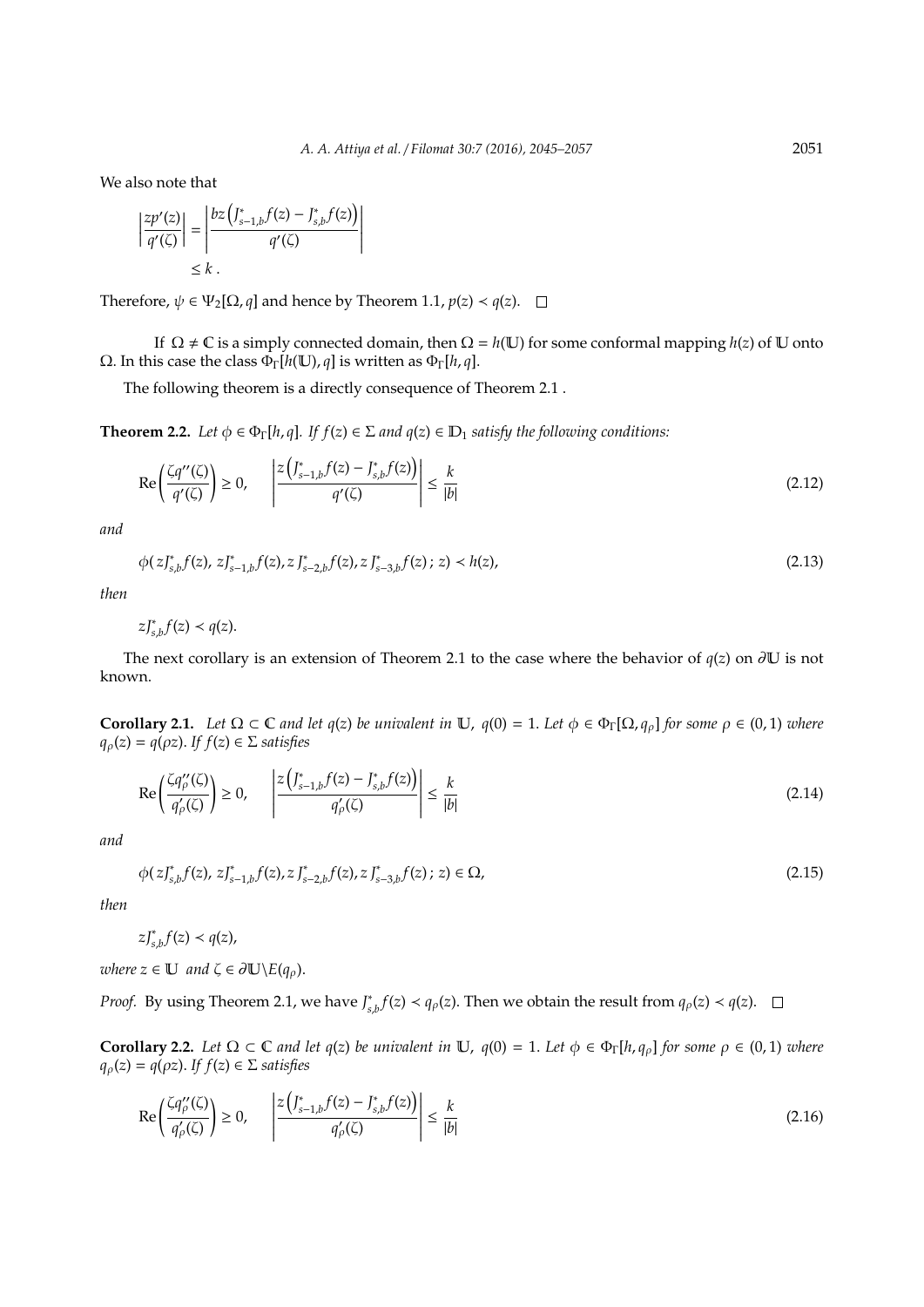*and*

$$
\phi(z)_{s,b}^* f(z), z \, J_{s-1,b}^* f(z), z \, J_{s-2,b}^* f(z), z \, J_{s-3,b}^* f(z); \, z) < h(z), \tag{2.17}
$$

*then*

$$
zJ_{s,b}^*f(z) \prec q(z),
$$

*where*  $z \in U$  *and*  $\zeta \in \partial U \setminus E(q_\rho)$ .

**Theorem 2.3.** Let  $h(z)$  be univalent in  $\mathbb{U}$ . Let  $\phi : \mathbb{C}^4 \times \mathbb{U} \to \mathbb{C}$ . Suppose that the differential equation:

$$
\phi\left(q(z), \frac{zq'(z) + bq(z)}{b}, \frac{z^2q''(z) + (2b+1)zq'(z) + b^2q(z)}{b^2}, \frac{z^3q'''(z) + 3(b+1)z^2q''(z) + (3b^2+3b+1)zq'(z) + b^3q(z)}{b^3}; z\right) = h(z),\tag{2.18}
$$

*has a solution q*(*z*) *with q*(0) = 1 *which satisfies* (2.1). If  $f(z) \in \Sigma$  *satisfies* (2.17) *and* 

φ( *zJ*<sup>∗</sup> *s*,*b f*(*z*), *zJ*<sup>∗</sup> *s*−1,*b f*(*z*), *z J*<sup>∗</sup> *s*−2,*b f*(*z*), *z J*<sup>∗</sup> *s*−3,*b f*(*z*) ; *z*)

*is analytic in* U*, then*

$$
zJ_{s,b}^*f(z) < q(z) \tag{2.19}
$$

*and q*(*z*) *is the best dominant of (2.19).*

*Proof.* By using Theorem 2.1 that *q*(*z*) is a dominant of (2.17). Since *q*(*z*) satisfies (2.18), it is also a solution of (2.17) and therefore  $q(z)$  will be dominated by all dominants. Hence  $q(z)$  is the best dominant.  $\square$ 

In the case  $q(z) = 1 + Mz$  ( $M > 0$ ) and in view of the Definition 2.1, the class of admissible functions ΦΓ[Ω, *q*] denoted by ΦΓ[Ω, *M*] is defined below.

**Definition 2.2.** *Let*  $\Omega$  *be a set in*  $\mathbb C$  *and*  $M > 0$ . *The class of admissible functions*  $\Phi_{\Gamma}[\Omega, M]$  *consists of those* functions  $\phi : \mathbb{C}^4 \times \mathbb{U} \ \to \ \mathbb{C}$  that satisfy the admissibility condition

$$
\phi \left( 1 + Me^{i\theta}, 1 + \frac{(b+k)Me^{i\theta}}{b}, 1 + \frac{L + (b^2 + k(2b+1))Me^{i\theta}}{b^2}, \frac{K}{2} + \frac{N + 3(b+1)L + (b^3 + k(3b^2 + 3b + 1))Me^{i\theta}}{b^3}; z \right) \notin \Omega,
$$
\n(2.20)

 $where \ z \in \mathbb{U}$ ,  $\text{Re}(Le^{-i\theta}) \ge (k-1)kM$  and  $\text{Re}(Ne^{-i\theta}) \ge 0$  for all real  $\theta$  and  $k \in \mathbb{N} \setminus \{1\}.$ 

**Corollary 2.3.** *Let*  $\phi \in \Phi_{\Gamma}[\Omega, M]$ *. If*  $f(z) \in \Sigma$  *satisfies the following conditions:* 

$$
\left| z\left(J_{s-1,b}^*f(z) - J_{s,b}^*f(z)\right) \right| \le \frac{kM}{|b|} \tag{2.21}
$$

*and*

$$
\phi(z)_{s,b}^* f(z), z_{s-1,b}^* f(z), z_{s-2,b}^* f(z), z_{s-3,b}^* f(z); z) \in \Omega,
$$
\n(2.22)

*then*

 $|zJ_{s,b}^*(z) - 1| < M$ .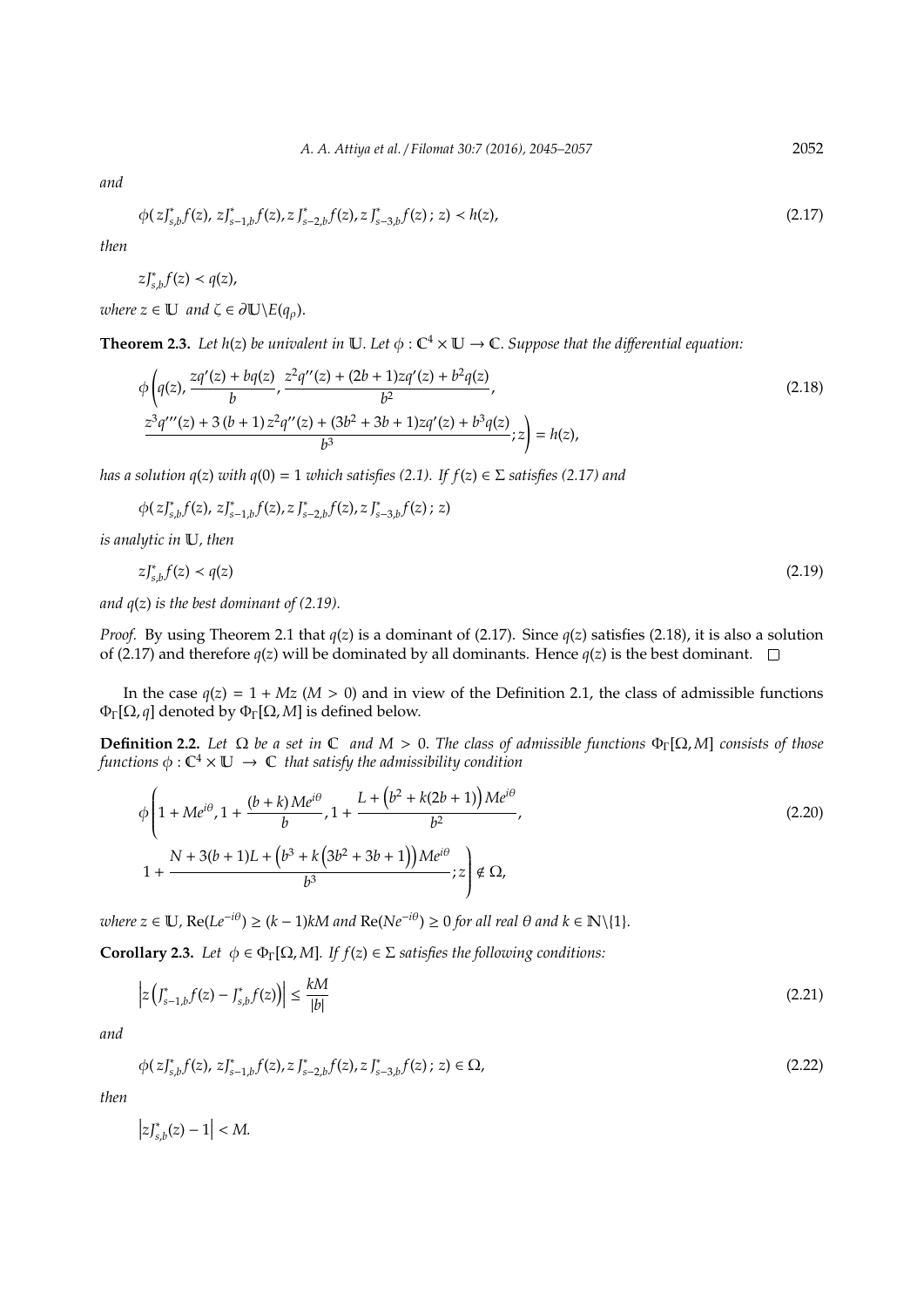In the case  $\Omega = q(\mathbb{U}) = {\omega : |w-1| < M \ (M > 0)}$ , for simplification we denote by  $\Phi_{\Gamma}[M]$  to the class ΦΓ[Ω, *M*].

**Corollary 2.4.** *Let*  $\phi \in \Phi_{\Gamma}[M]$ *. If*  $f(z) \in \Sigma$  *satisfies the condition (2.21) and* 

$$
\left|\phi(z_{s,b}^{r}f(z), z_{s-1,b}^{r}f(z), z_{s-2,b}^{r}f(z), z_{s-3,b}^{r}f(z); z) - 1\right| < M,\tag{2.23}
$$

*then*

$$
\left|zJ_{s,b}^*(z)-1\right|
$$

Putting  $\phi(a_1, a_2, a_3, a_4; z) = a_2 = 1 + \frac{(b+k)Me^{i\theta}}{b}$  $\frac{1}{b}$  in Corollary 2.4, we have the following corollary:

**Corollary 2.5.** *Let*  $M > 0$  *and*  $b \in \mathbb{C}\setminus \mathbb{Z}_0^-$  *with*  $\text{Re}(b)$  < −*k*  $\frac{-k}{2}$  (*k* ∈ **N**\{1}). *If f*(*z*) ∈ Σ *satisfies the condition* (2.21) *and*

$$
\left|zJ_{s-1,b}^*f(z)-1\right|
$$

*then*

$$
\left|zJ_{s,b}^*(z)-1\right|
$$

**Corollary 2.6.** *Let*  $k \in \mathbb{N}\setminus\{1\}$ ,  $M > 0$  *and*  $b \in \mathbb{C}\setminus\mathbb{Z}_0^-$ . If  $f(z) \in \Sigma$  satisfies the condition

$$
z\left(J_{s-1,b}^*f(z) - J_{s,b}^*f(z)\right) < \frac{kM}{|b|},\tag{2.24}
$$

*(2.21)then*

 $\overline{\phantom{a}}$  $\overline{a}$ 

$$
\left|zJ_{s,b}^*(z)-1\right|
$$

*Proof.* Let

 $\phi(a_1, a_2, a_3, a_4; z) = a_2 - a_1.$ 

Using Corollary 2.3 with  $\Omega = h(\mathbb{U})$  and

$$
h(z) = \frac{kM}{|b|}z \quad (z \in \mathbb{U}).
$$

Now we show that  $\phi \in \Phi_{\Gamma}[\Omega, M]$ .

Since the condition (2.21) is satisfied from the condition (2.24) and

$$
\left| \phi \left( 1 + Me^{i\theta}, 1 + \frac{(b+k)Me^{i\theta}}{b}, 1 + \frac{L + (b^2 + k(2b+1))Me^{i\theta}}{b^2} \right) \right|
$$
  

$$
1 + \frac{N + 3(b+1)L + (b^3 + k(3b^2 + 3b + 1))Me^{i\theta}}{b^3}; z \right|
$$
  

$$
= \left| \frac{kMe^{i\theta}}{b} \right|
$$
  

$$
= \frac{kM}{|b|},
$$

then we have Corollary 2.6.  $\Box$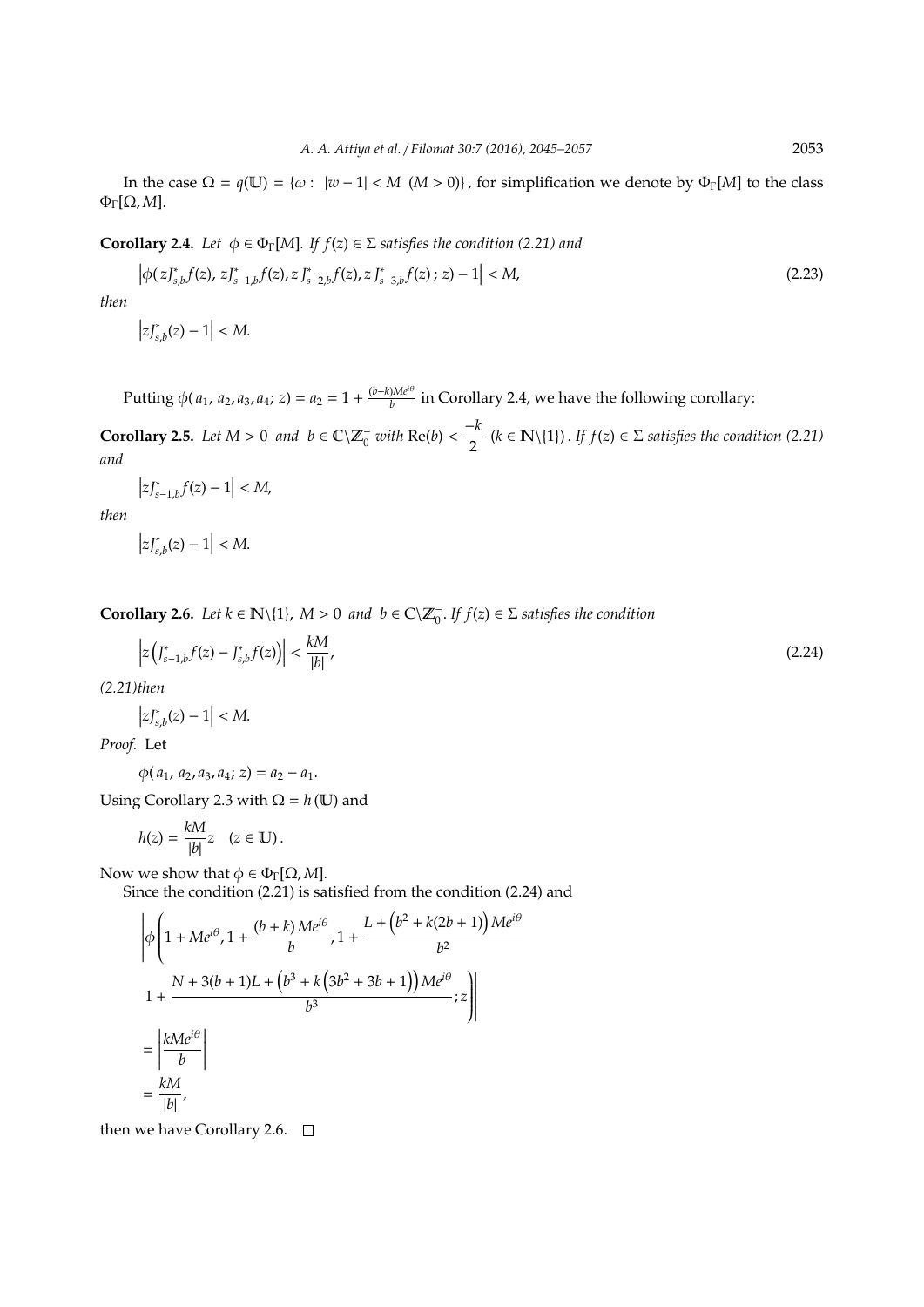**Corollary 2.7.** *Let*  $k \in \mathbb{N}\setminus\{1\}$ ,  $M > 0$  *and*  $b \in \mathbb{C}\setminus\mathbb{Z}_0^-$ . If  $f(z) \in \Sigma$  *satisfies the condition (2.21) and* 

$$
\left| z\left(J_{s-3,b}^*f(z) - J_{s-2,b}^*f(z)\right) \right| < \frac{2\left(|b+1|^2 + |2b+3|\right)M}{|b|^3},\tag{2.25}
$$

*then*

$$
\left|zJ_{s,b}^*(z)-1\right|
$$

*Proof.* We define

 $\phi(a_1, a_2, a_3, a_4; z) = a_4 - a_3.$ 

Using Corollary 2.3 with  $\Omega = h(\mathbb{U})$  and

$$
h(z) = \frac{2(|b+1|^2 + |2b+3|)M}{|b|^3}z \quad (z \in \mathbb{U}).
$$

Now we show that  $\phi \in \Phi_{\Gamma}[\Omega, M]$ .

Since

$$
\begin{aligned}\n&\left|\phi\left(1+Me^{i\theta},1+\frac{(b+k)Me^{i\theta}}{b},1+\frac{L+\left(b^2+k(2b+1)\right)Me^{i\theta}}{b^2}\right.\right.\\
&\left.1+\frac{N+3(b+1)L+\left(b^3+k\left(3b^2+3b+1\right)\right)Me^{i\theta}}{b^3};z\right)\\
&=\left|\frac{N+(2b+3)L+k\left(b+1\right)^2Me^{i\theta}}{b^3}\right|\\
&=\left|\frac{Ne^{-i\theta}+(2b+3)Le^{-i\theta}+k\left(b+1\right)^2M}{b^3e^{-i\theta}}\right|\\
&\geq \frac{\text{Re}\left(Ne^{-i\theta}\right)+|2b+3|\text{Re}\left(Le^{-i\theta}\right)+k|b+1|^2M}{|b|^3}\\
&\geq \frac{(k-1)kM|2b+3|+k|b+1|^2M}{|b|^3}\\
&\geq \frac{2\left(|b+1|^2+|2b+3|\right)M}{|b|^3},\n\end{aligned}
$$

we completes the proof of Corollary 2.7.  $\Box$ 

#### **3. Third Order Di**ff**erential Superordination with** *J* ∗ *s*,*b*

**Definition 3.1.** Let  $\Omega$  be a set in  $\mathbb C$  and  $q(z) \in H$  with  $q'(z) \neq 0$ . The class of admissible functions  $\Phi_{\Gamma}'[\Omega, q]$  consists of those functions  $\phi:\mathbb C^4 \times \overline{\mathbb U} \to \mathbb C$  that satisfy the admissibility condition:

$$
\phi(a_1, a_2, a_3, a_4; \zeta) \in \Omega,
$$

*whenever*

$$
a_1 = q(z), \ \ a_2 = \frac{\zeta q'(z) + b q(z)}{mb},
$$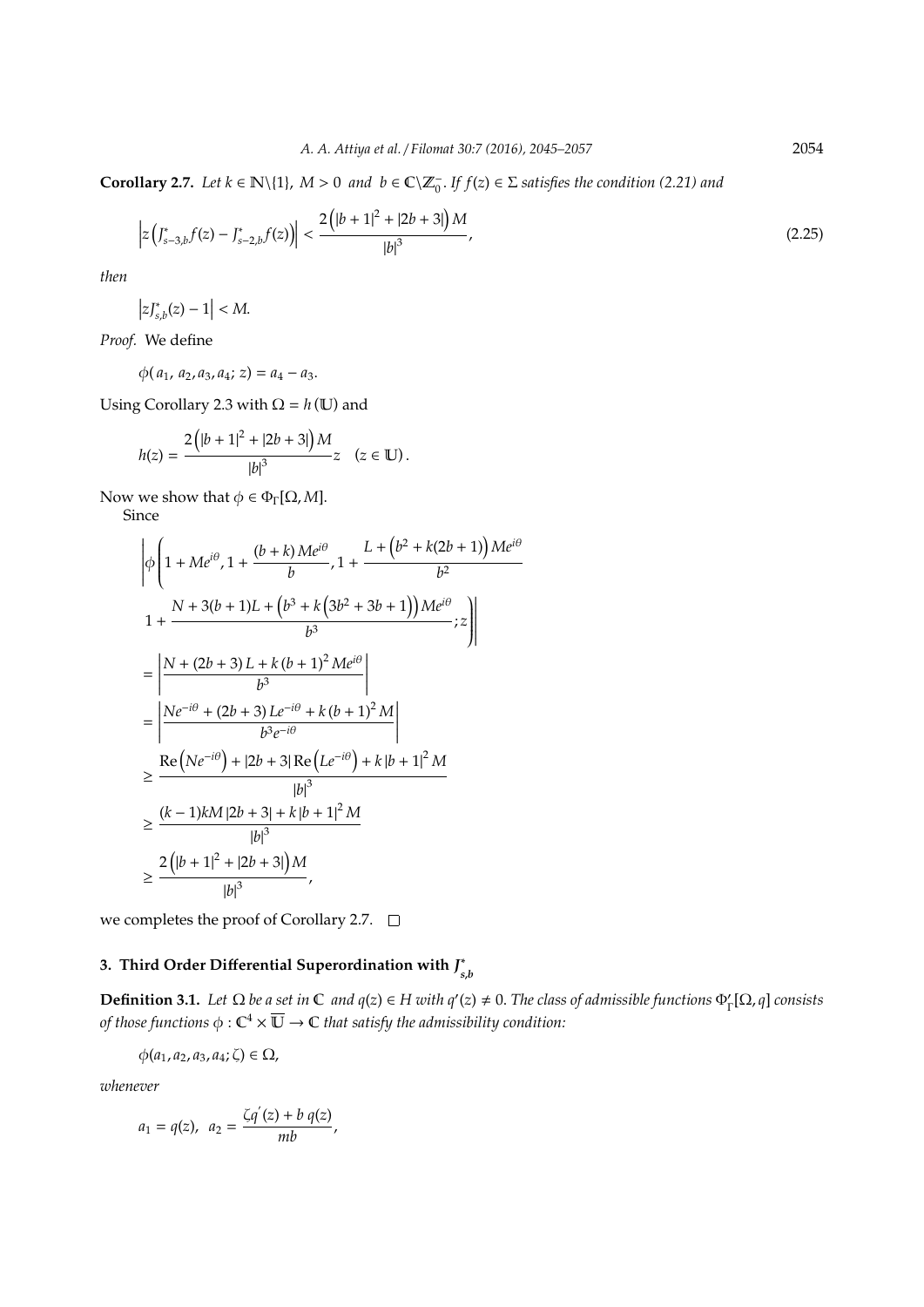$$
\begin{aligned} &\text{Re}\left(\frac{b\left(a_{3}-a_{1}\right)}{\left(a_{2}-a_{1}\right)}-2b\right) \leq \frac{1}{m}\text{Re}\left(\frac{\zeta q''(z)}{q'(z)}+1\right),\\ &\text{Re}\left(\frac{b^{2}\left(a_{4}-a_{1}\right)-3b\left(b+1\right)\left(a_{3}-a_{1}\right)}{\left(a_{2}-a_{1}\right)}+3b^{2}+6b+2\right) \leq \frac{1}{m^{2}}\text{Re}\left(\frac{z^{2}q'''(z)}{q'(z)}\right),\\ &\text{where } \mathbb{E}\left[\frac{\mathbf{v}}{q}\right]^{m} &= \mathbb{E}\left[\mathbf{v}\right]^{m} & \text{where } \mathbb{E}\left[\mathbf{v}\right]^{n} &= \mathbb{E}\left[\mathbf{v}\right]^{n} &= \mathbb{E}\left[\mathbf{v}\right]^{n} &= \mathbb{E}\left[\mathbf{v}\right]^{n} &= \mathbb{E}\left[\mathbf{v}\right]^{n} &= \mathbb{E}\left[\mathbf{v}\right]^{n} &= \mathbb{E}\left[\mathbf{v}\right]^{n} &= \mathbb{E}\left[\mathbf{v}\right]^{n} &= \mathbb{E}\left[\mathbf{v}\right]^{n} &= \mathbb{E}\left[\mathbf{v}\right]^{n} &= \mathbb{E}\left[\mathbf{v}\right]^{n} &= \mathbb{E}\left[\mathbf{v}\right]^{n} &= \mathbb{E}\left[\mathbf{v}\right]^{n} &= \mathbb{E}\left[\mathbf{v}\right]^{n} &= \mathbb{E}\left[\mathbf{v}\right]^{n} &= \mathbb{E}\left[\mathbf{v}\right]^{n} &= \mathbb{E}\left[\mathbf{v}\right]^{n} &= \mathbb{E}\left[\mathbf{v}\right]^{n} &= \mathbb{E}\left[\mathbf{v}\right]^{n} &= \mathbb{E}\left[\mathbf{v}\right]^{n} &= \mathbb{E}\left[\mathbf{v}\right]^{n} &= \mathbb{E}\left[\mathbf{v}\right]^{n} &= \mathbb{E}\left[\mathbf{v}\right]^{n} &
$$

 $where z \in \mathbb{U}, b \in \mathbb{C} \backslash \mathbb{Z}_0^-, s \in \mathbb{C} \zeta \in \partial \mathbb{U}$  and  $m \in \mathbb{N} \backslash \{1\}.$ 

**Theorem 3.1.** *Let*  $\phi \in \Phi_{\Gamma}'[\Omega, q]$ *. If*  $f(z) \in \Sigma$  *and*  $zJ_{s,b}^*f(z) \in \mathbb{D}_1$  *satisfy the following conditions:* 

$$
\operatorname{Re}\left(\frac{zq''(z)}{q'(z)}\right) \ge 0, \quad \left|\frac{z\left(\int_{s-1,b}^{*}f(z)-\int_{s,b}^{*}f(z)\right)}{q'(z)}\right| \le \frac{m}{|b|},
$$
\n
$$
\left\{\phi(z)\right\}_{s,b}^{*}f(z), z\right\}_{s-1,b}^{*}f(z), z\right\}_{s-2,b}^{*}f(z), z\right\}_{s-3,b}^{*}f(z); z) : z \in \mathbb{U}
$$
\n
$$
(3.1)
$$

*is univalent, and*

$$
\Omega \subset \left\{ \phi(z)_{s,b}^* f(z), z \right\}_{s-1,b}^* f(z), z \right\}_{s-2,b}^* f(z), z \right\}_{s-3,b}^* f(z); z) : z \in \mathbb{U} \left\},
$$
\n(3.2)

*then*

 $q(z) < zJ_{s,b}^* f(z)$ .

*Proof.* Let the functions  $p(z)$  and  $\psi$ be defined by (2.4) and (2.9). Since  $\phi \in \Phi_{\Gamma}'[\Omega, q]$ .Therefore (2.10) and (3.2) imply

 $\Omega \subset \psi(p(z), z p'(z), z^2 p''(z), z^3 p'''(z); z).$ 

*The admissible condition for*  $\phi \in \Phi_{\Gamma}'[\Omega, q]$  *is equivalent to the admissible condition for*  $\psi$  *in Definition 1.6 with n* = 2. *Therefore,*  $\psi \in \Psi_{2}'[\Omega, q]$ , and by using (3.1) and Theorem 1.2, we have

 $q(z) < p(z)$ 

*which yields*

 $q(z) < zJ_{s,b}^{*}f(z).$ 

*Therefore we completes the proof of Theorem 3.1.*

If Ω ≠ **C** is a simply connected domain, then  $Ω = h(U)$  for some conformal mapping  $h(z)$  of U onto  $Ω$ . In this case the class  $\Phi_{\Gamma}^{\prime}[h(\mathbb{U}), q]$  is written as  $\Phi_{\Gamma}^{\prime}[h, q]$ .

The following theorem is a directly consequence of Theorem 2.1 .

**Theorem 3.2.** Let  $\phi \in \Phi_{\Gamma}'[h,q]$ . Also, let  $h(z)$  be analytic in  $\mathbb{U}$ . If  $f(z) \in \Sigma$  and  $z \mathcal{J}_{s,b}^*(z) \in \mathbb{D}_1$  satisfies the condition *(3.1),*

$$
\left\{\phi(zJ^*_{s,b}f(z),\,zJ^*_{s-1,b}f(z),z\,J^*_{s-2,b}f(z),z\,J^*_{s-3,b}f(z)\,;\,z):z\in\mathbb{U}\right\}
$$

*is univalent in* U*, and*

$$
h(z) \prec \phi(z)_{s,b}^*(f(z), z)_{s-1,b}^*(f(z), z)_{s-2,b}^*(f(z), z)_{s-3,b}^*(f(z); z),
$$
\n(3.3)

*then*

 $q(z) < zJ_{s,b}^{*}f(z).$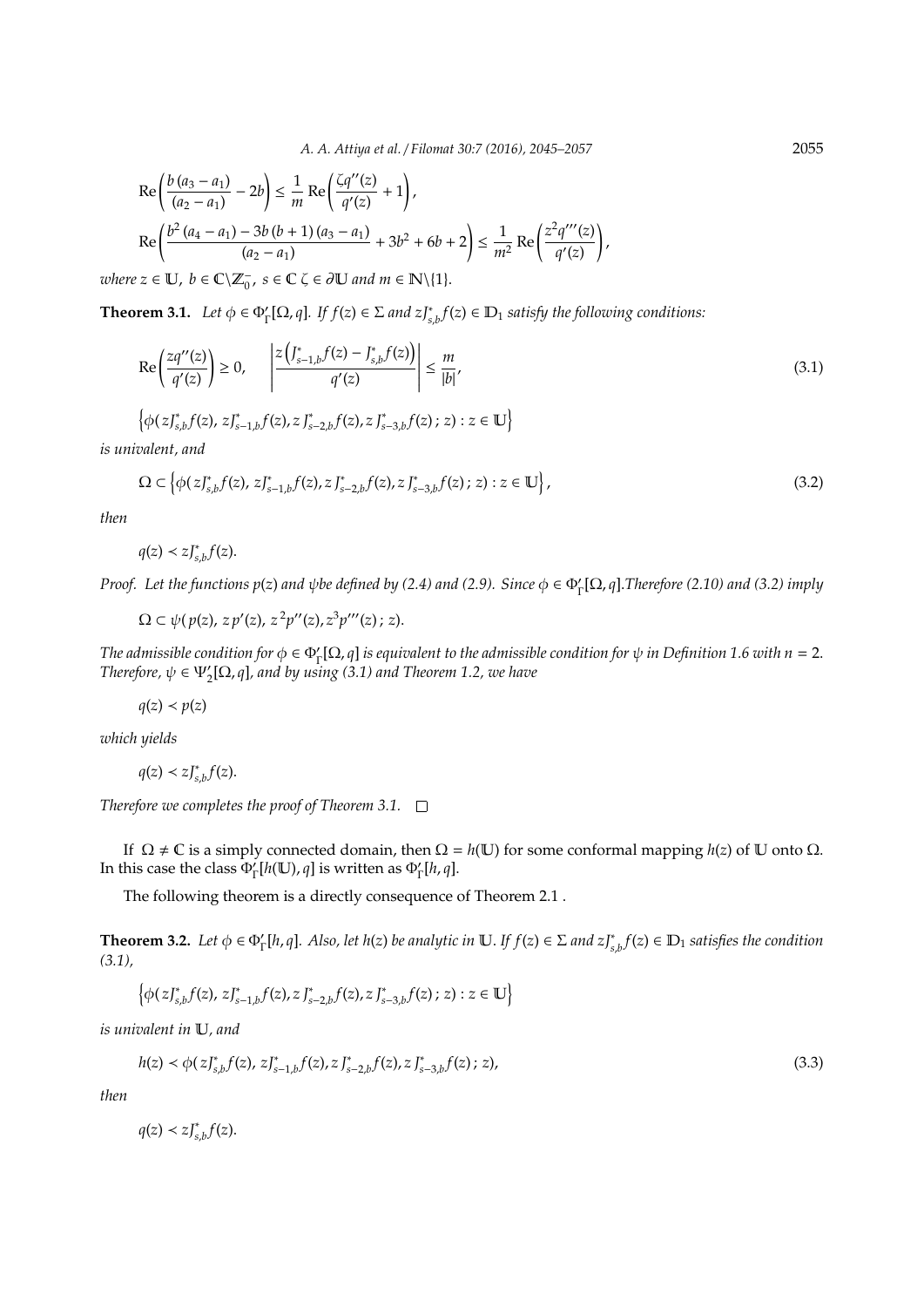**Theorem 3.3.** Let  $h(z)$  be analytic in  $\mathbb{U}$ , also, let  $\phi : \mathbb{C}^4 \times \overline{\mathbb{U}} \to \mathbb{C}$  and  $\psi$  be given by (2.9). Suppose that the *differential equation (2.18) has a solution*  $q(z) \in D_1$ *. If*  $f(z) \in \Sigma$  *satisfies the condition (3.1),* 

$$
\left\{\phi(zJ^*_{s,b}f(z),\,zJ^*_{s-1,b}f(z),z\,J^*_{s-2,b}f(z),z\,J^*_{s-3,b}f(z)\,;\,z): z\in\mathbb{U}\right\}
$$

*is univalent in* U*, and*

$$
h(z) \prec \phi(zJ^*_{s,b}f(z),\,zJ^*_{s-1,b}f(z),\,zJ^*_{s-2,b}f(z),\,zJ^*_{s-3,b}f(z)\,;\,z),
$$

*then*

 $q(z) \prec zJ_{s,b}^*$ *f*(*z*). (3.4)

*and q*(*z*) *is the best subordinant of (3.3).*

*Proof.* The proof is similar to that of Theorem 2.3 and it is being omitted here.  $\Box$ 

By combining Theorem 2.2 and Theorem 3.2 we obtain the following sandwich type result.

**Corollary 3.1.** Let  $h_1(z)$  and  $q_1(z)$  be analytic in U.Also, let  $h_2(z)$  be univalent in U,  $q_2(z) \in D_1$ with  $q_1(0) = q_2(0) = 1$  $\partial f$   $\phi \in \Phi_{\Gamma}[h, q] \cap \Phi_{\Gamma}'[h, q]$ . *If*  $f(z) \in \Sigma$ ,  $zJ_{s,b}^* f(z) \in D_1 \cap H$ ,

$$
\left\{\phi(zJ^*_{s,b}f(z),\,zJ^*_{s-1,b}f(z),z\,J^*_{s-2,b}f(z),z\,J^*_{s-3,b}f(z)\,;\,z): z\in\mathbb{U}\right\}
$$

*is univalent in* U,*and the conditions (2.12) and (3.1) are satisfied, Also, let*

$$
h_1(z) \prec \phi(z)_{s,b}^* f(z), z J_{s-1,b}^* f(z), z J_{s-2,b}^* f(z), z J_{s-3,b}^* f(z); z) \prec h_2(z), \tag{3.5}
$$

*then*  $q_1(z) < z \int_{s,b}^* f(z) < q_2(z)$ .

### **References**

- [1] K. R. Alhindi and M. Darus, A new class of meromorphic functions involving the polylogarithm function, J. Complex Anal. 2014, Art. ID 864805, 5 pp.
- [2] J. A. Antonino and S. S. Miller, Third-order differential inequalities and subordinations in the complex plane, Complex Var. Theory Appl. (56) (5) (2011), 439-454.
- [3] A.A. Attiya and A. Hakami, Some subordination results associated with generalized Srivastava-Attiya operator, Adv. Difference Equ. 2013, 2013:105, 14 pp.
- [4] S. K. Bajpai, A note on a class of meromorphic univalent functions, Rev. Roum. Math. Pures Appl. 22 (1977), 295 -297.
- [5] S.D. Bernardi, Convex and starlike univalent functions, Trans. Amer. Math. Soc. 135(1969), 429-449.
- [6] Nak E. Cho, Y. S. Woo and S. Owa. Argument estimates of certain meromorphic functions. New extension of historical theorems for univalent function theory (Japanese) (Kyoto, 1999), Sūrikaisekikenkyūsho Kōkyūroku No. 1164 (2000), 1–11.
- [7] N.E. Cho, I.H. Kim and H.M. Srivastava, Sandwich-type theorems for multivalent functions associated with the Srivastava-Attiya operator, Appl. Math. Comput. 217 (2010), no. 2, 918–928.
- [8] J. Choi, D.S. Jang and H.M. Srivastava, A generalization of the Hurwitz-Lerch Zeta function, Integral Transforms Spec. Funct. 19(2008), no. 1-2, 65-79.
- [9] C. Ferreira and J.L. Lopez, Asymptotic expansions of the Hurwitz-Lerch zeta function, J. Math. Anal. Appl. 298(2004), 210-224. ´
- [10] P.L. Gupta, R.C. Gupta, S. Ong and H.M. Srivastava, A class of Hurwitz-Lerch zeta distributions and their applications in reliability, Appl. Math. Comput. 196 (2008), no. 2, 521–531.
- [11] M.A. Kutbi and A.A. Attiya, Differential subordination result with the Srivastava-Attiya integral operator, J. Inequal. Appl. 2010(2010), 1-10.
- [12] M.A. Kutbi and A.A. Attiya, Differential subordination results for certain integrodifferential operator and it's applications, Abstr. Appl. Anal., 2012(2012), 13 pp.
- [13] A.Y. Lashin, On certain subclasses of meromorphic functions associated with certain integral operators. Comput. Math. Appl. 59 (2010), no. 1, 524–531.
- [14] Q.M. Luo and H.M. Srivastava, Some generalizations of the Apostol-Bernoulli and Apostol-Euler polynomials, J. Math. Anal. Appl. 308(2005), 290-302.
- [15] S.S. Miller and P.T. Mocanu, Subordinants of differential superordinations, Complex Var. Theory Appl. 48 (2003), no. 10, 815–826.